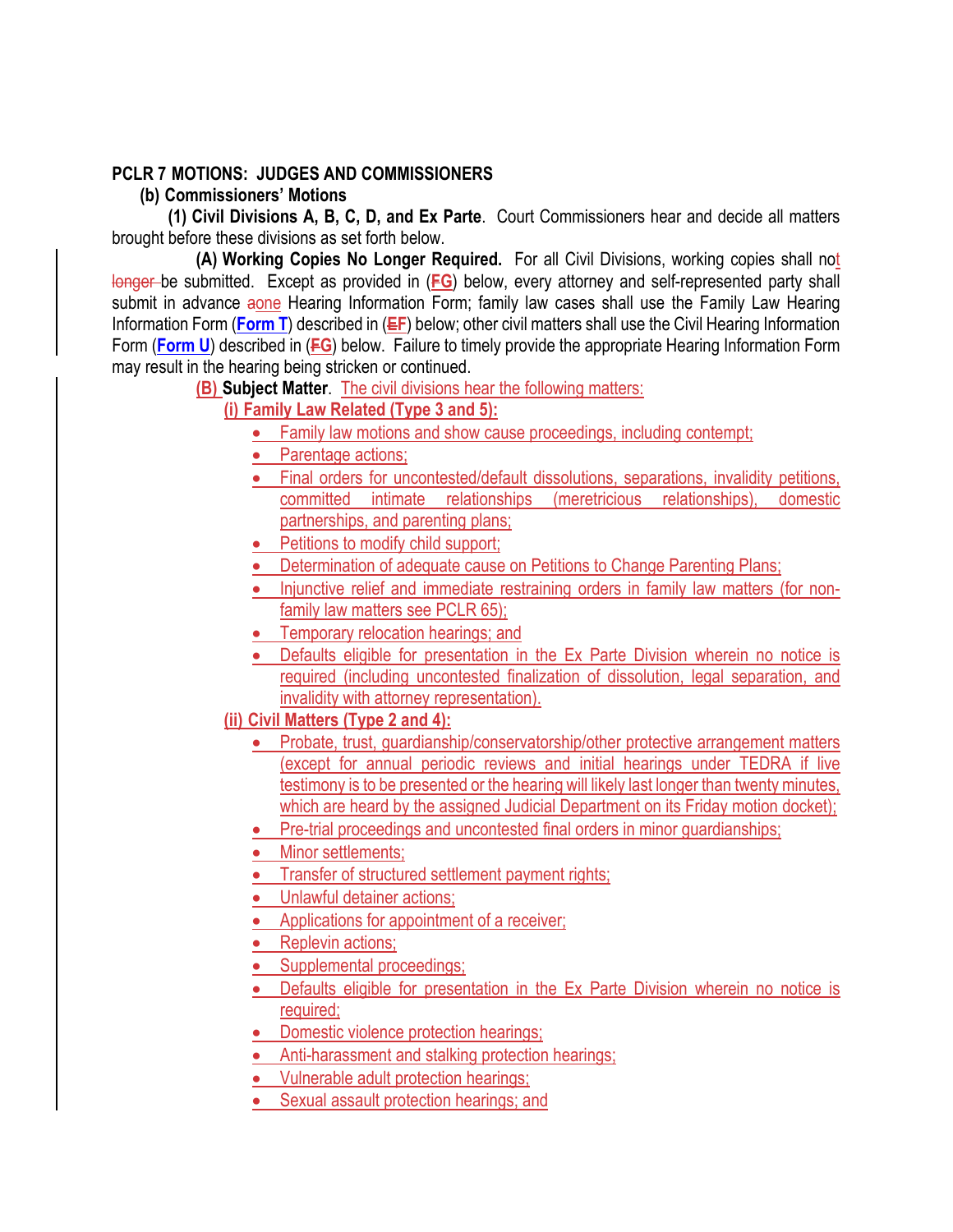#### • Ex parte matters.

**(B)** The function of these Civil Divisions is to hear applications for show cause orders, motions for temporary orders, petitions to modify child support, initial determination of adequate cause and show cause hearings on Petitions to Modify Parenting Plans, temporary relocation hearings, probates, trust and guardianship matters (except for annual periodic reviews and initial hearings under TEDRA if live testimony is to be presented or the hearing will likely last longer than twenty minutes, which are heard by the assigned Judicial Department on its Friday motion docket), minor settlements, unlawful detainer actions, applications for appointment of a receiver, restraining orders, defaults eligible for presentation in the Ex Parte Division wherein no notice is required, supplemental proceedings, paternity actions, contested show cause proceedings, domestic violence, vulnerable adult protection hearings, initial and uncontested sexual assault protection hearings, anti-harassment and anti-stalking protection hearings, uncontested/default dissolutions, committed intimate relationships (meretricious relationships), domestic partnerships, parenting plans, and ex parte matters. Court Commissioners do not hear discovery motions.

**(C) Schedule.** The **Schedule of Commissioners' Calendars** for each division is contained in Appendix, **Form Q,** and at the Pierce County Superior Court website: http://www.co.pierce.wa.us/1024/Commissioner-Calendars-by-Division. The Schedule of the Commissioners' Calendars may be changed without formal republication of these rules or appendices. Parties and counsel are advised to verify calendar schedules before noting matters for hearing and by viewing the Pierce County Superior Court website for any revisions changes to the Commissioners' Calendars. Incorrectly scheduled matters shall may be stricken.

### **(D) How Motions Initiated.**

**(i)** Attorneys shall electronically file a Note for Commissioners Calendar by using the electronic filing and scheduling process provided by LINX via the public website (https://linxonline.co.pierce.wa.us/linxweb/Main.cfm). or from a public kiosk in the Clerk's Office for all Commissioners' dockets held at the County-City Building, 930 Tacoma Avenue South, Tacoma, WA 98402, except for This does not include the domestic violence, vulnerable adult, anti-harassment/stalking petition either electronically or on paper, in Room 110 of the County-City Building and at kiosks that are available at the Crystal Judson Family Justice Center, 718 Court E, Tacoma, and at the YWCA of Pierce County, 405 Broadway, Tacoma. There are also kiosks located throughout Pierce County.

**(ii)** sSelf-represented parties may contact the Clerk's Office for a LINX e-filing account to file and schedule a Note for Commissioners Calendar. If requesting a waiver of the requirement to e-file, please see PCLGR 30(b)(5)(C). dissolution docket, domestic violence, vulnerable adult protection orders, and sexual assault protection orders.

**(iii)** See also **PCLSPR 94.04** regarding family law motions, **PCLSPR 98.04** regarding Estates and Probates, **PCLSPR 98.16W** regarding Settlements of Minors and Incapacitated Persons, **PCLSPR 98.18** regarding Court Created Trusts, and **PCLSPR 98.20** regarding Guardianships, Conservatorships, and/or other protective arrangements for specific procedures about these types of motions on the Commissioners' dockets. Self-represented parties may contact the Clerk's Office for a LINX e-filing account or use the Clerk's Office kiosk to file and schedule a Note for Commissioners Calendar.

## **(D) Waiver of Requirement to E-file**. See **PCLGR 30(b)(5)(C)**.

## **(E) Docketing for Morning Family Law Show Cause Calendars.**

**(i)** Matters heard on the show cause calendar at 9:00 a.m. shall be docketed by electronically filing and scheduling in accordance with **PCLR 7(b)(1)(D)** a Note for Commissioner's Calendar at least fourteen (14) calendar days before the hearing, simultaneously with a motion and/or notice of hearing and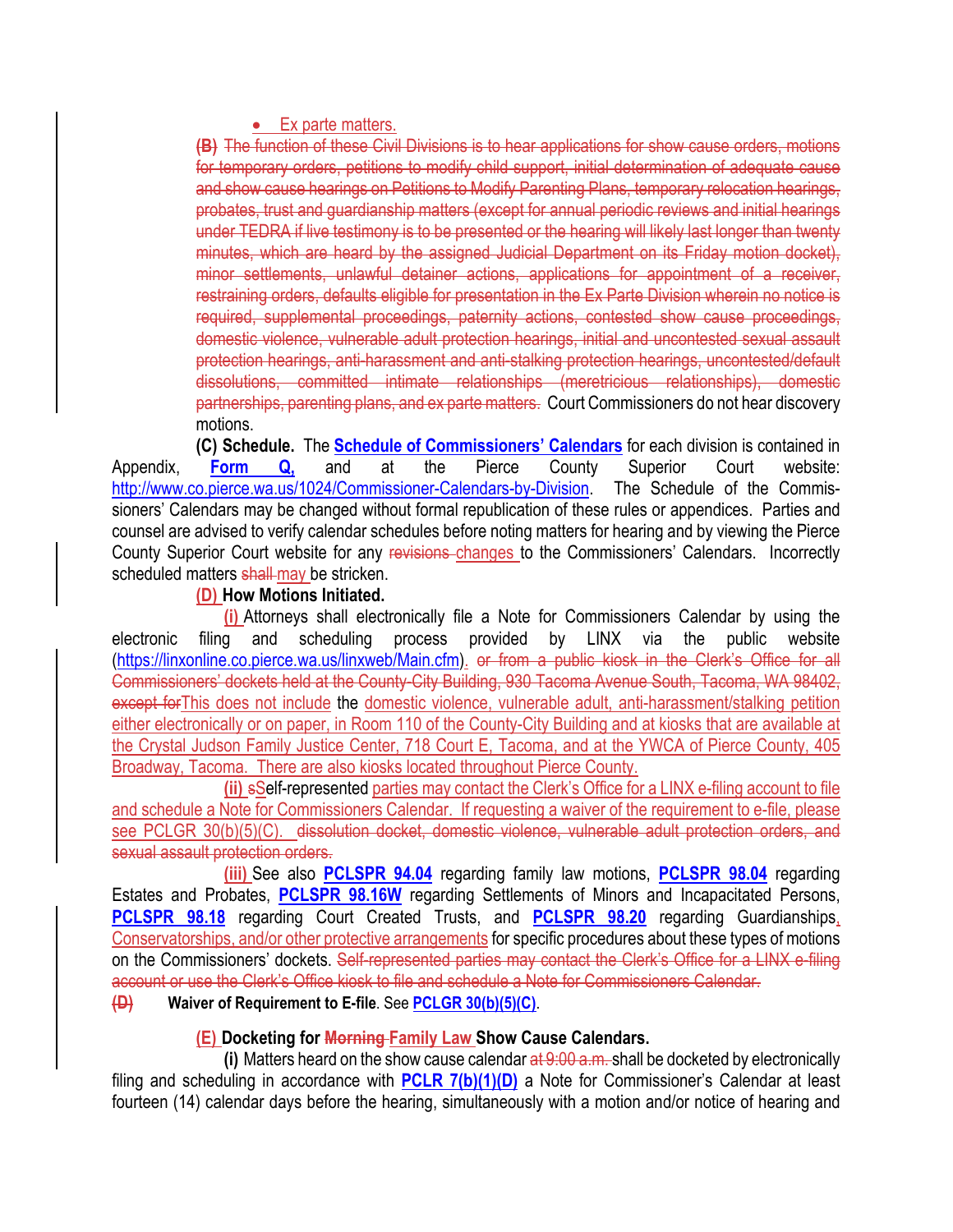any supporting pleadings, unless this is a renote of a motion or notice of hearing previously filed in which event only the Note for Commissioner's Calendar shall be e-filed. The morning show cause cases heard shall be limited in number. Case caps shall be calculated in LINX based on the number of cases rather than the Note for Commissioner's Calendar. Leave may be granted by a duly appointed Commissioner, not a Commissioner Pro Tem, to exceed the number of cases heard on any given day in that Commissioner's Division.

**(ii) Counter Motions for Morning Show Cause Calendars.** In the event there is an existing motion and the responding party wishes to file a counter motion to be heard the same date they may do so without leave of the court by electronically filing and scheduling in accordance with **PCLR 7(b)(1)(D)** a Note for Commissioner's Calendar, as long as the counter motion and all supporting pleadings are filed and served at least fourteen (14) calendar days before the hearing. Any necessary Order to Show Cause for the counter motion shall be signed by the Ex Parte Division.

**(iii) Confirmation of Show Cause Calendar Motions.** All motions docketed for the morning show cause calendars shall be confirmed by the moving party not later than 12:00 noon two (2) court days prior to the hearing. Attorneys and any self-represented party shall confirm motions by contacting the Commissioner Services Department or electronically, through the internet by those with LINX accounts and PIN (Personal Identification Numbers), in accordance with the procedures adopted by the Pierce County Superior Court Clerk's Office. Motions filed by those persons physically confined under a court order shall be deemed confirmed at filing. The court may strike motions that are not timely confirmed.

**(E)(F) Family Law Hearing Information Form (Form T).** For matters docketed on the morningfamily law show cause calendars in Civil Divisions A, B, and C, whether by Note for Commissioner's Calendar or by the Order Setting Case Schedule, a Family Law Hearing Information Form (Form T) shall each be filed by the moving party and the responding party and served listing all motions, petitions, and supporting documents, including affidavits, declarations, certified statements, Guardian ad litem reports, sealed financial source documents, sealed confidential reports, and responsive and reply documents the attorneys or self-represented parties want the court to review for the hearing. Pleadings for the morning show cause calendars are subject to page limits pursuant to **PCLSPR 94.04(c)(5)**.

Both the moving party and the responding party shall file onetheir Family Law Hearing Information Forms (Form T) by using the Clerk's electronic filing process as defined in **PCLGR 30(b)(5)(C)** no later than 12:00 noon two (2) court days prior to the scheduled hearing. Proposed orders are addressed in (HG) below.

**(F)(G) Civil Hearing Information Form (Form U)**. For matters docketed on the afternoon probate/trust, guardianship, sale of structured settlement, and minor settlement calendars in Civil Division A, aone Civil Hearing Information Form (Form U) shall each be filed by the moving party and the responding party and served listing all motions, petitions, and supporting documents, including affidavits, declarations, certified statements, Guardian ad litem reports, and responsive and reply documents the attorneys or selfrepresented parties want the court to review for the hearing. Both the moving party and the responding party shall file their Civil Hearing Information Forms (Form U) by using the Clerk's electronic filing process as defined in **PCLGR 30(b)(5)(C)** no later than 12:00 noon two (2) court days prior to the scheduled hearing. Proposed orders are addressed in (HG) below.

**(G)(H) Proposed Orders.** In all family law and unlawful detainer matters, attorneys and selfrepresented parties shall have proposed orders prepared for presentation to the court at the time of the hearing. For probate/trust, guardianship, and minor settlement cases, proposed orders shall be provided when submitting the Civil Hearing Information Form (Form U).

**(2) Juvenile Division Calendars**. Court Commissioners hear and decide matters arising under the juvenile laws and other matters at the request of the Presiding Juvenile Court Judge, including finalization of adoptions.